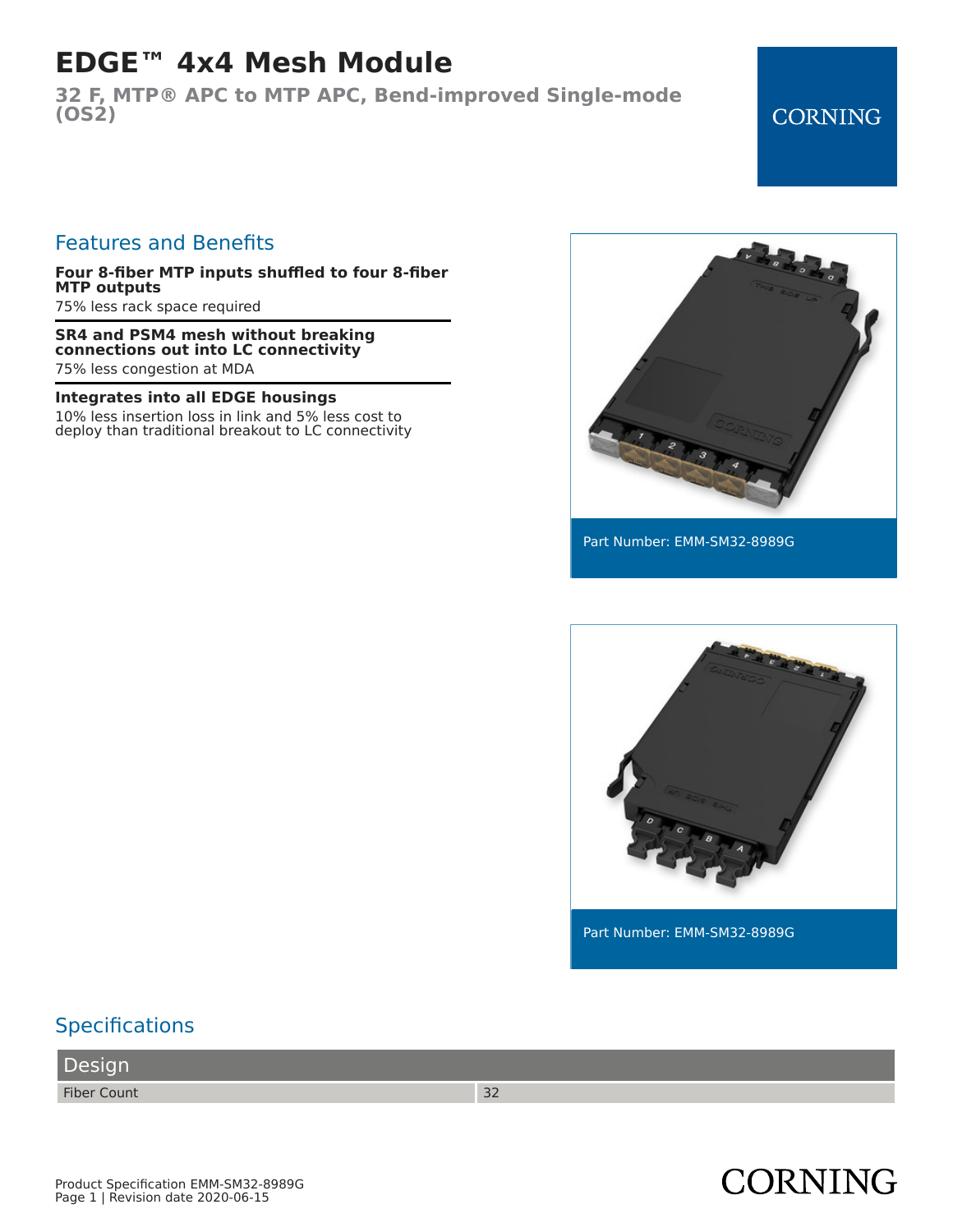# **EDGE™ 4x4 Mesh Module**

**32 F, MTP® APC to MTP APC, Bend-improved Single-mode (OS2)**

### **CORNING**

**CORNING** 

| Design                       |                           |
|------------------------------|---------------------------|
| Adapter Type Back            | <b>MTP®</b>               |
| <b>Adapter Color Back</b>    | <b>Black</b>              |
| <b>Adapter Color Front</b>   | <b>Black</b>              |
| Adapter Type Front           | <b>MTP®</b>               |
| Panel or Module Type         | <b>EDGE</b>               |
| Number of Adapters per Panel | $\overline{4}$            |
| <b>Housing Type</b>          | <b>Panels and Modules</b> |

| <b>General Specifications</b> |                        |
|-------------------------------|------------------------|
| <b>Fiber Category</b>         | Bend-improved SM (OS2) |
| Product Type                  | Panels and Modules     |
| Application                   | Data Center LAN/SAN    |

| Optical Specification - Hardware |  |
|----------------------------------|--|
| Module Insertion Loss, Max       |  |

| Cable Design       |                           |
|--------------------|---------------------------|
| <b>Fiber Count</b> | 32                        |
| Polarity           | Universal, TIA-568 Type-B |

| Specifications - Connector B |                 |
|------------------------------|-----------------|
| Connector Type               | $MTP@$ (pinned) |
| <b>Ferrule Material</b>      | Composite       |

| <b>Dimensions</b> |       |
|-------------------|-------|
| Height            | 11.81 |
| Width             | 89.53 |
| Depth             | 124   |